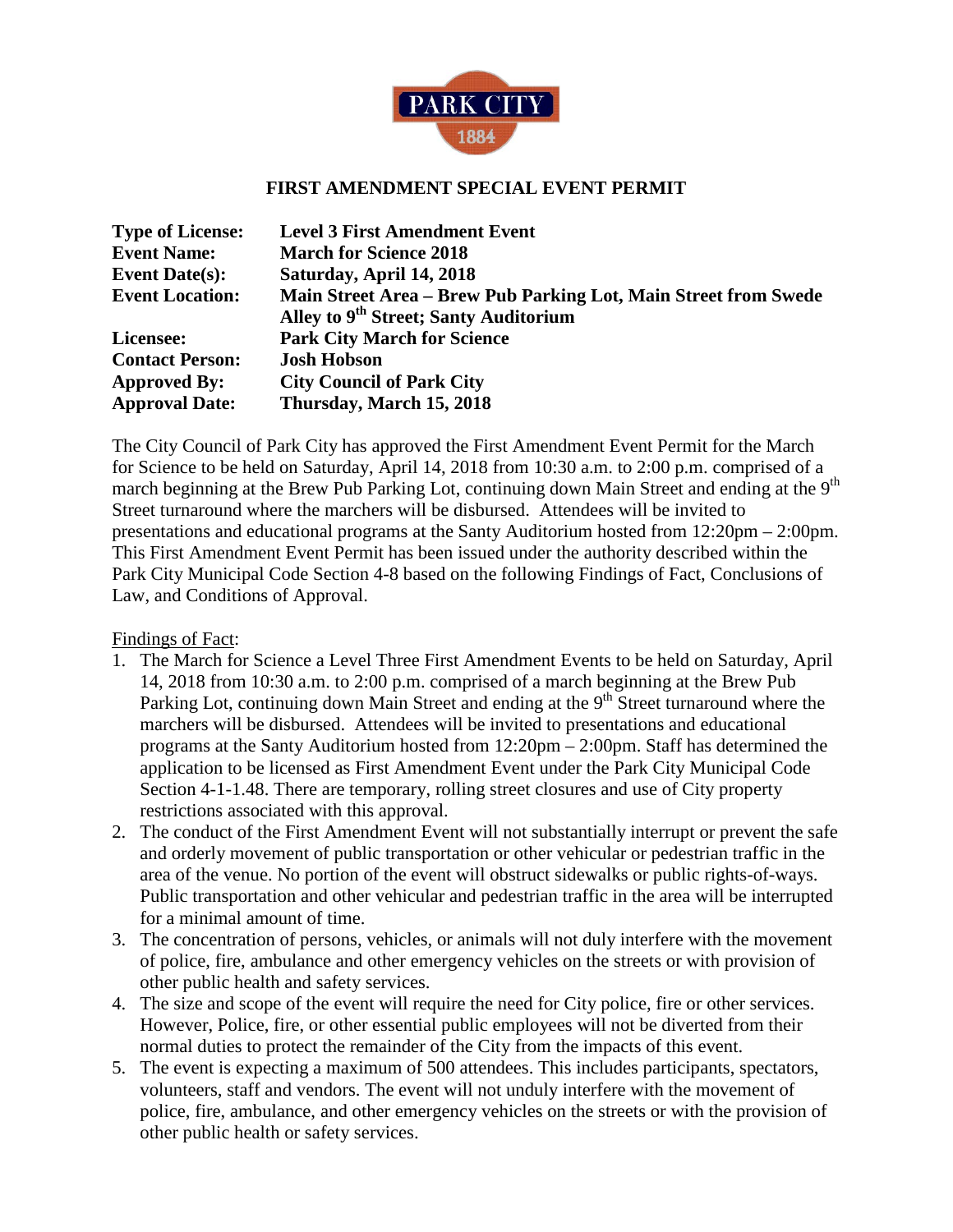- 6. Due to the anticipated attendance and type of event there will not be an imminent possibility of violent disorderly conduct likely to endanger public safety or cause significant property damage.
- 7. March for Science submitted their initial application on January 11, 2018; there are no other Special Event Permits that have been granted for Saturday, April 14, 2018.

| <b>DATE</b> | <b>EVENT</b> | $A - Geographic Separation$      | B - Proposed $\mathcal{C}$ – |             |
|-------------|--------------|----------------------------------|------------------------------|-------------|
|             |              |                                  | Time $\&$                    | Anticipated |
|             |              |                                  | Duration                     | Attendance  |
| April 14    | March for    | Brew Pub Parking Lot, Main       | $10:30$ a.m. $-$             | 500         |
|             | Science      | Street from Swede Alley to $9th$ | 2:00 p.m.                    |             |
|             |              | <b>Street</b> ; Santy Auditorium |                              |             |

- 8. This is the application submitted by Josh Hobson with the Park City March for Science. Mr. Hobson has been working with City Staff to ensure that all conditions of the event will be met. The Applicant has demonstrated an ability and willingness to conduct the event pursuant to the terms and conditions of the Park City Municipal Code and has never failed to conduct a previously authorized event in accordance with the law or the terms of a license, or both.
- 9. As according to section 4-8-9 of the Park City Municipal Code, City Service Fees associated with this event have been waived.
- 10. Staff finds March for Science , First Amendment Event Permit is an activity conducted for the purpose of expressing political, social, religious or other views protected by the First Amendment of the United States Constitution and Article 1, Section 15 of the United States Constitution, including speechmaking, marching, demonstrating and debating public issues on City property. This event may not include solicitations or activities which propose a commercial transaction, race, rally, parade or event using motor vehicles and bicycles or footraces.

Conclusions of Law:

1. The application is consistent with the requirements of the Park City Municipal Code, Title 4, Chapter 8.

Conditions of Approval:

- 1. The Applicant shall provide all required permits required by federal, state and local agencies, along with any associated fees.
- 2. The Applicant shall ensure that all activities abide by the laws and parameters set forth by Standards for License Approval section 4-8-5.
- 3. The Applicant shall provide monitors for crowd control and safety, in addition to, any other services or facilities necessary to ensure compliance with City noise, sign or other applicable ordinance(s).
- 4. The Applicant has agreed to provide monitors for crowd control and safety, in coordination with the City to ensure sufficient number of traffic controllers and signs, barriers and traffic devices.
- 5. The Applicant has agreed to provide safety, health and sanitation equipment and services and facilities to ensure that the First Amendment Event will be conducted without creating unreasonable negative impacts to the area with due regard for safety and the environment.
- 6. The Applicant has agreed that there will be no distribution of handbills literature, or other printed matter to passersby or place them on cars, buildings, driveways, doorways or porches.